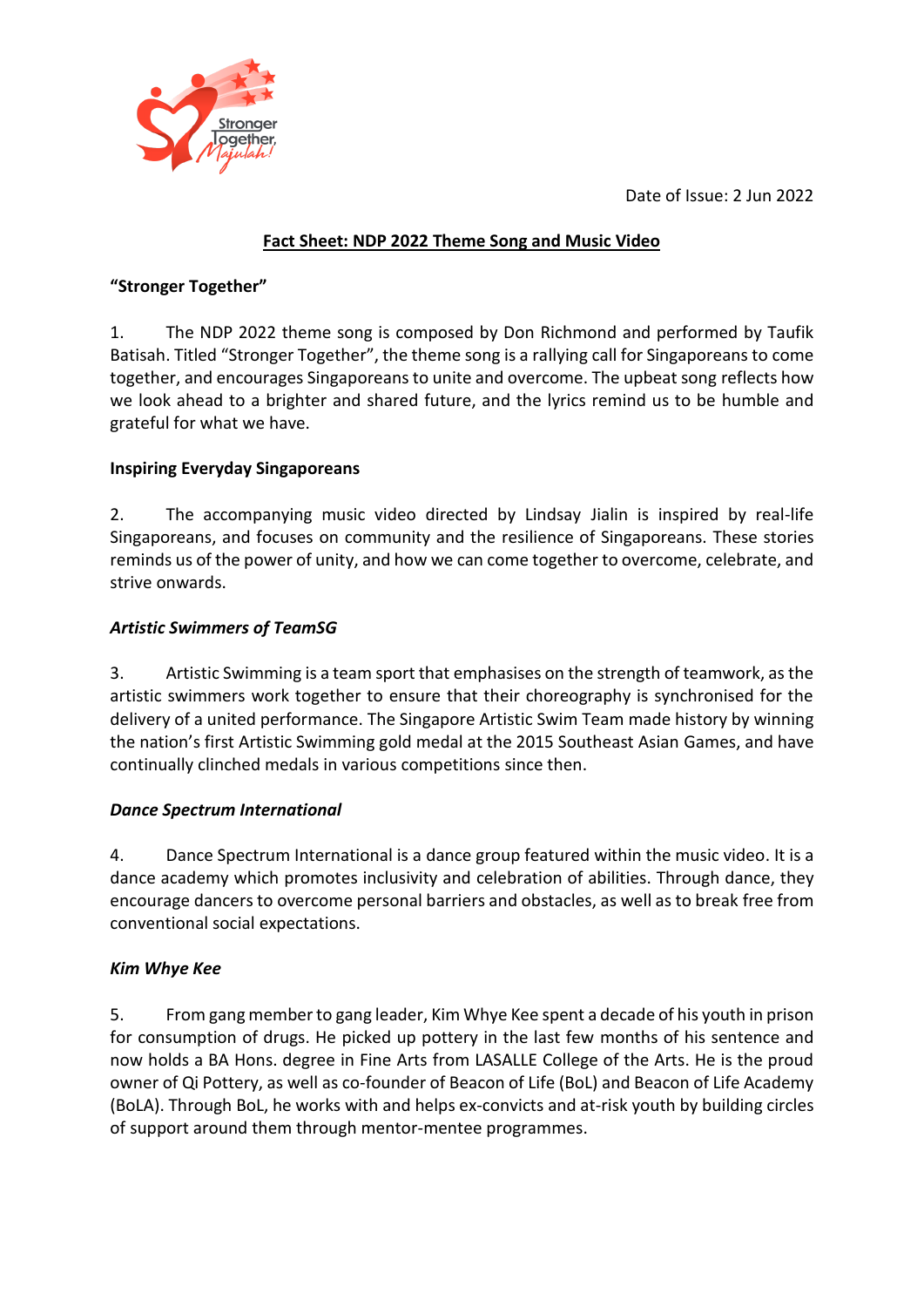

### *Redeafination*

6. Redeafination is a dance group featured within the music video. It is an independent dance crew for the Deaf. Redeafination aims to promote deaf awareness and bring the joy of dancing to the deaf community. The dancers adapt and learn new ways to keep in time with the music, such as feeling vibrations through the floor or watching their fellow dancers for support. The crew has performed both locally and internationally.

### *Singapore Airlines*

7. During the COVID-19 pandemic, various agencies lent manpower support to the hospitals. This includes Singapore Airlines (SIA) staff, pilots and cabin crew who stepped forward to be redeployed to hospitals as care ambassadors. One of the care ambassadors was air stewardess Tracy Tang, who has since resumed her flights with SIA amidst the improving COVID-19 situation.

#### *Urban Terrain Groovers*

8. Urban Terrain Groovers is a dance group under Distinct Creative Arts, a social enterprise that uses dance to reach out to the youth, including many who are marginalised or at-risk. For these youth, Urban Terrain Groovers are not just instilling them with dance fundamentals, but also building a community of support and strength for them.

###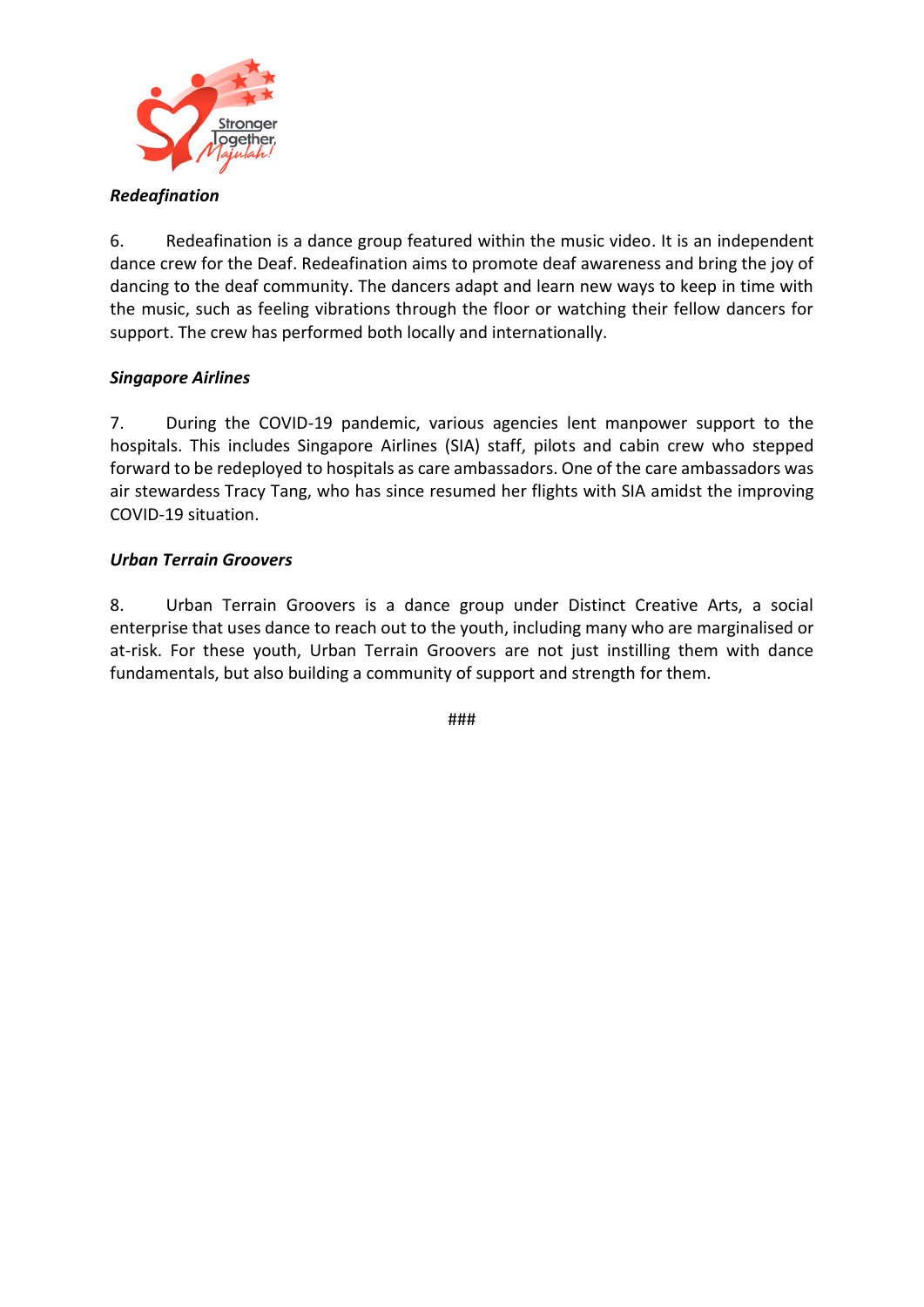

#### **Annex A**

**"Stronger Together" Music and Lyrics by Don Richmond Performed by Taufik Batisah ft. The Island Voices Arranged by Bani Hidir and Don Richmond Mixed and Mastered by Don Richmond and Bani Hidir**

Relight Our Fire We'll find our way And time heals all things A little day by day

Everywhere that I go See the people I know All the faces young and old

Lift the spirits broken Hear the words unspoken Still more stories yet untold

And I'm grateful still for the sun that shines Spirit, Heart and Mind so clear And I'm finding ways doing all I can To be bigger than my fears

And with every breath I take I believe

We are fire Through the night We're the light into the morning after

Through the wire In this fight And from the flames we will soar forever

We will Rise Rise We Rise Stronger Together

Grateful Faithful Ignite a spark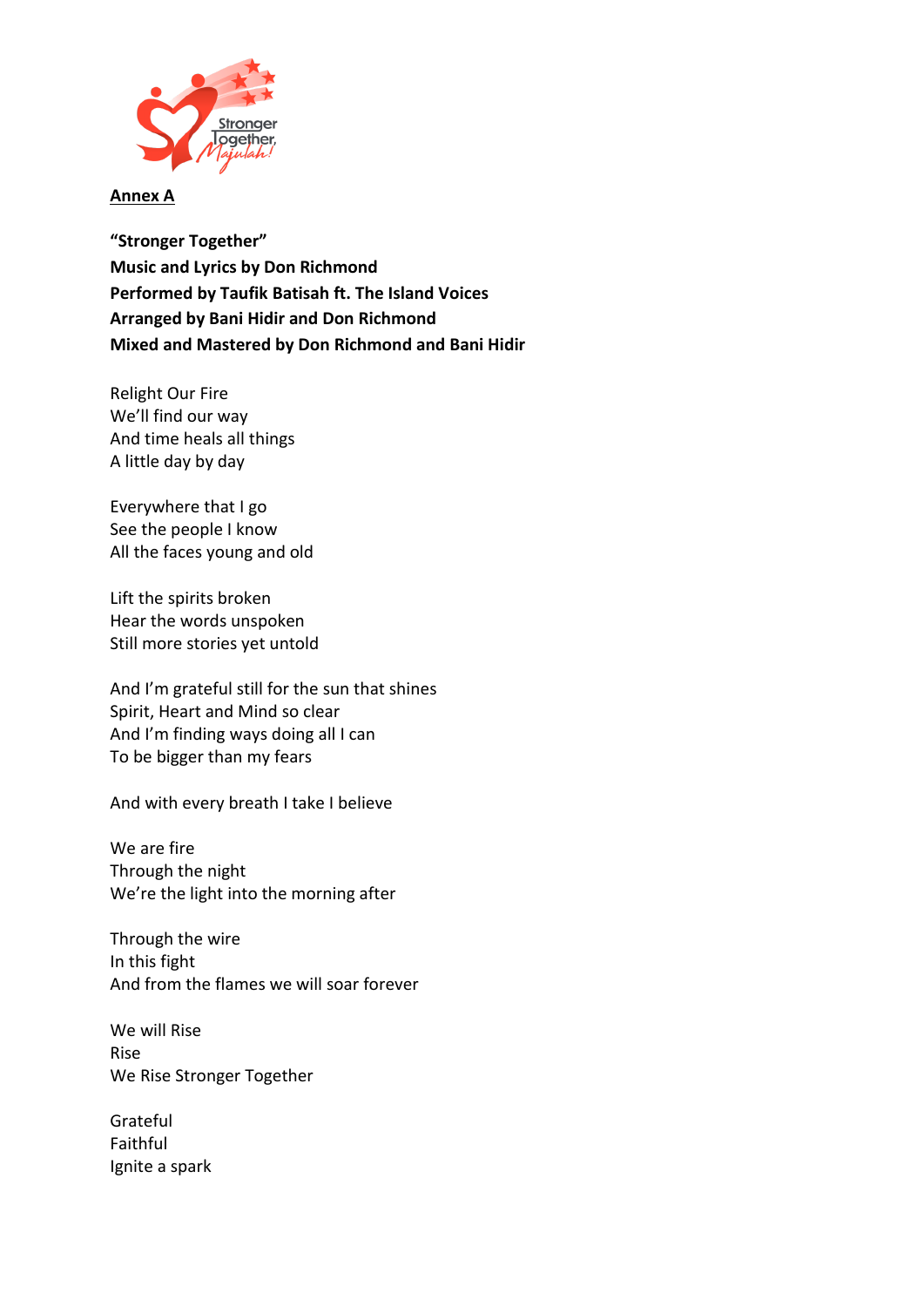

May our deeds define us And our words remind us All for one and one for all

Now the road ahead may have just begun We will leave no one behind

It's in times like these we learn to live

We are fire Through the night We're the Light into the Morning After

Through the wire In this fight And from the flames we will soar forever

We will Rise Rise We Rise Stronger Together

Like a Phoenix from the Flames We will Rise Up Like a Phoenix from the Flames We will Rise Up Like a Phoenix from the Flames We will Rise Up Like a Phoenix from the Flames We will Rise

We are fire Through the night We're the Light into the Morning After

Through the wire In this fight And from the flames we will soar forever

We will Rise Rise We Rise Stronger Together

We're Stronger Together